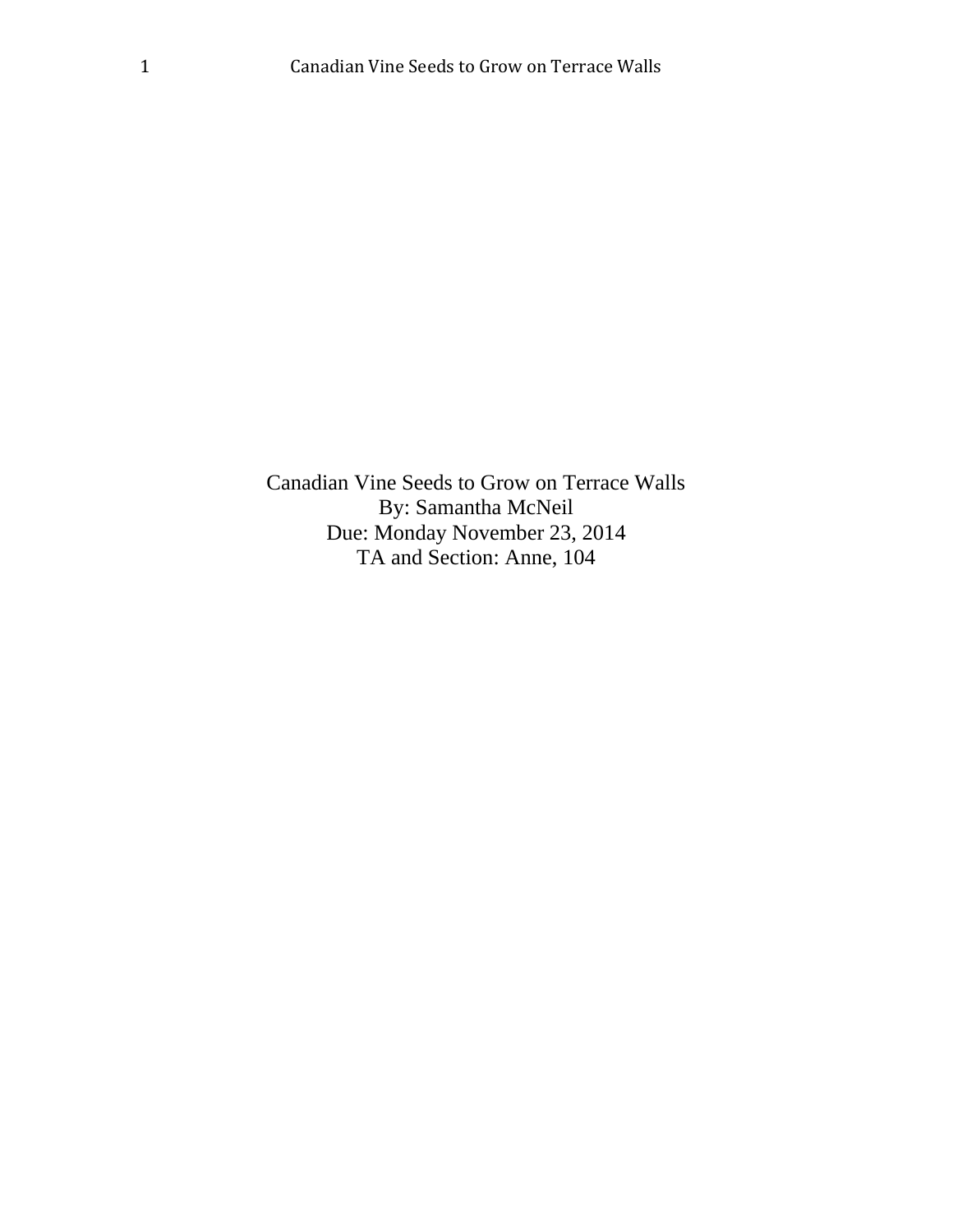Nepal is a very poor country that is land locked between China and India. It is a unique country because it has 3 different types of climate and terrain (Anonymous, 2012). Nepal is known for its unique land demographics. In the southern-most part closest to the Indian boarder is where almost all of its farming takes place. As you move north you enter the hilly region. Then the most northern part closest to China is Nepal's mountain region (Anonymous, 2012). Nepal is a developing country so they need guidance on some farming techniques and some new diversity. Therefore sending over some vines seeds from a Canadian company will help them out. Vine crops in Nepal can help benefit in many ways. Outlined in this paper are all the positives and negatives effects of this product on Canada and Nepal. An outline about the product and all the costs associated with it; right from shipping, to seeds cost, to planting, maintaining and harvesting the final crop.

#### About the Company

A Canadian company called The Prairie Garden Seeds is a seed company located in western Canada in Humboldt, Saskatchewan (Ternier, 2014). The Prairie Garden Seeds is a family owned and operated Seed Company. Husband and wife Jim and Marie-Louise Ternier started this operation back in 1986. Jim and Marie-Louise Ternier have three kids David, Daniel and Rachelle. Jim's sister Judy lives and works on the family farm as well. Each family member has an important role to keep the operation going. Gardening in the prairies has been apart of this family's life for a long time. Jim's daughter Rachelle took the strongest interest in this family operation since a very young age. She has always been there helping garden; if it was from collecting and saving seeds or to going to Seedy Saturdays with her dad; Rachelle always showed an interest. Today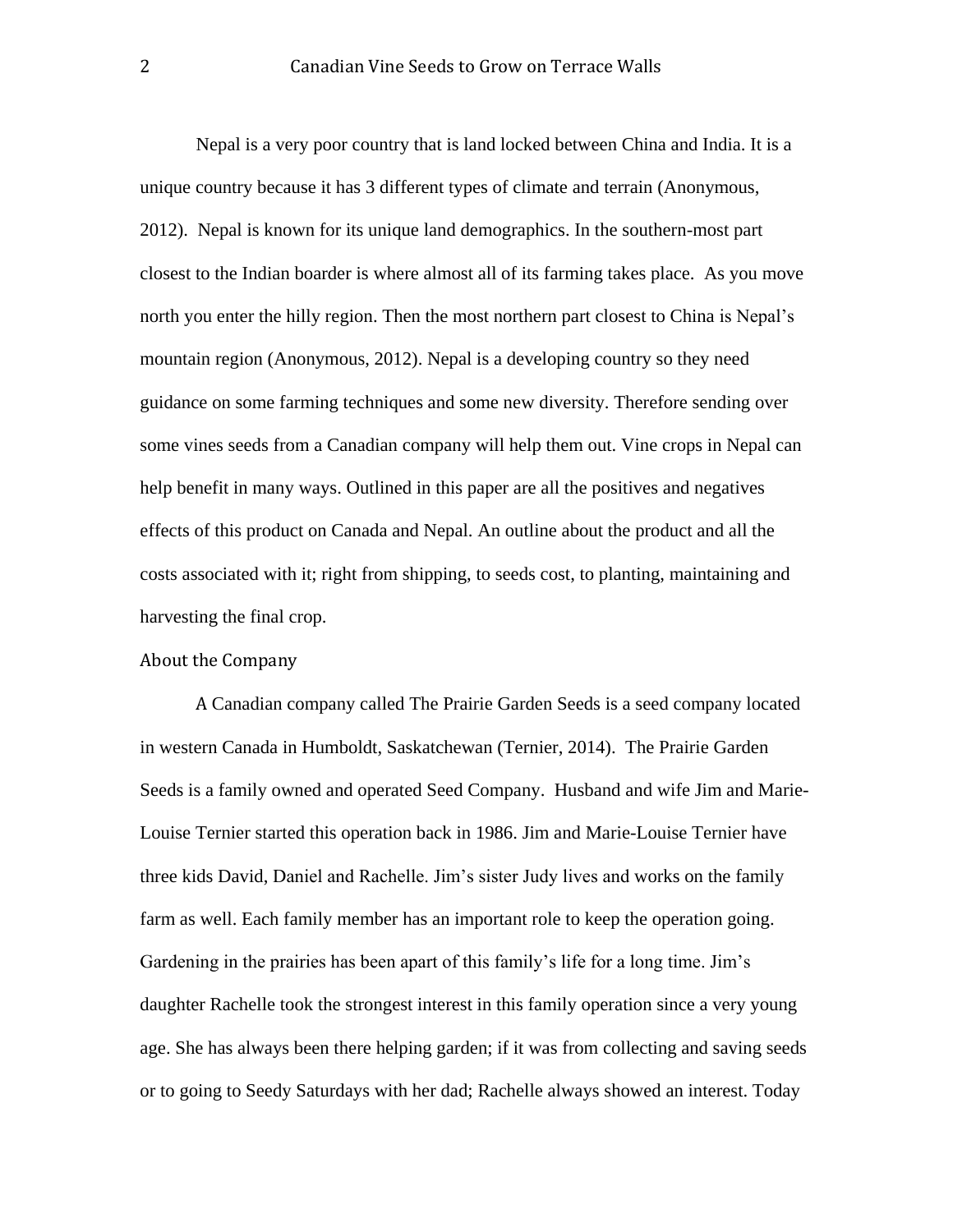she is helping take over the family operation along side her parents (Ternier, 2014). This seed company is completely independent and does everything themselves. They start with the seeds planting and managing them to harvesting them when they are ready. This company doesn't stop there though they harvest and package all the seeds themselves as well. They are a very family oriented and run company (Ternier, 2014). Seeds for Nepal

Since Nepal is a very poor and uneducated country that highly depends on fruits and vegetables for survival it is important to send over vine crops (Zuchora-Walske, 2008). Vine Crops can help the people of Nepal in many ways; this will allow for them to grow many more fruits and vegetables in places where they haven't been able to grow anything before. Since this product isn't overly expensive the farmers of Nepal could buy their own seeds or buy a bunch between 2-3 farmers; this would allow them to split up the seeds so they can have a little bit of each variety.

#### Seed Production and Costs

The Prairie Garden Seeds grow 80% of the seeds they distribute. A commercial farm grows the remaining 20% of the seeds on a contract (Ternier, 2014). These seeds that are grown on the commercial farm are labeled specially with a (C) after the variety. Labeling them this way allows customers to be aware of who grew the seeds. The most important and interesting part is that the Prairie Garden Seeds farm and garden without the use of agricultural chemicals or the use of synthetic fertilizers. All of their seeds are open pollinated, untreated and not genetically engineered (Ternier, 2014). The Prairie Garden Seeds is a very busy little company. At peak season it takes up to 6 weeks to order seeds and get the order processed. This little company has 44 different varieties of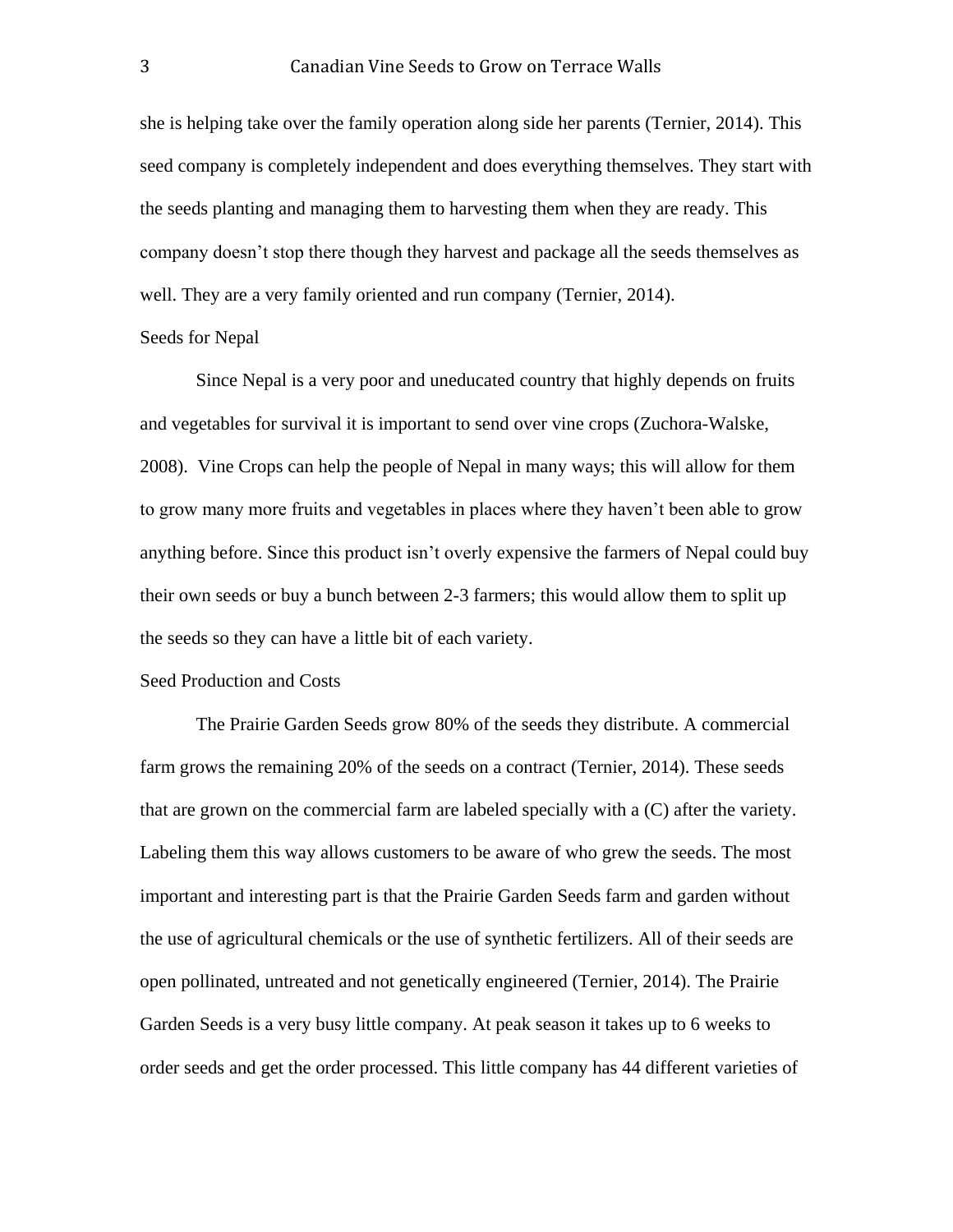the vine crops and many more other seeds. Each package contains a range of 24-50 seeds per package depending on what variety you buy. Prairie Garden Seeds stands behind their name because you will receive a full discount if you are unhappy with the seed you bought (Ternier, Personal Communication September-November 2014).

Producing these seeds to sell requires a lot of time and effort. This family plants and maintains it all by themselves with a few hired hands. With having little cost and less hired people they can sell their seeds for less money than competitors because their input costs are a lot lower.

### Benefits

Sending this product overseas to a developing country is very beneficial to Canada. This opportunity to trade with developing countries will allow Canada to expand its trading market. They will be able to make new ties with countries and help each other out. This will help increase the Canadian economy by importing new money and creating more jobs. With having more stable jobs in Canada will help improve peoples lives so they can spend more money in our country to keep it running instead of buying cheaper imported products. Selling these seeds to Nepal would help improve Canada because it would support this family company and will help get their name out on the market and help make this company grow. With this it helps build competition and competitiveness between companies. This competition and competiveness forces companies to produce even better products than before.

# Challenges

All of the Prairie Garden Seeds are grown on the natural soils of western Canada. This only allows the company to grow their seeds when conditions are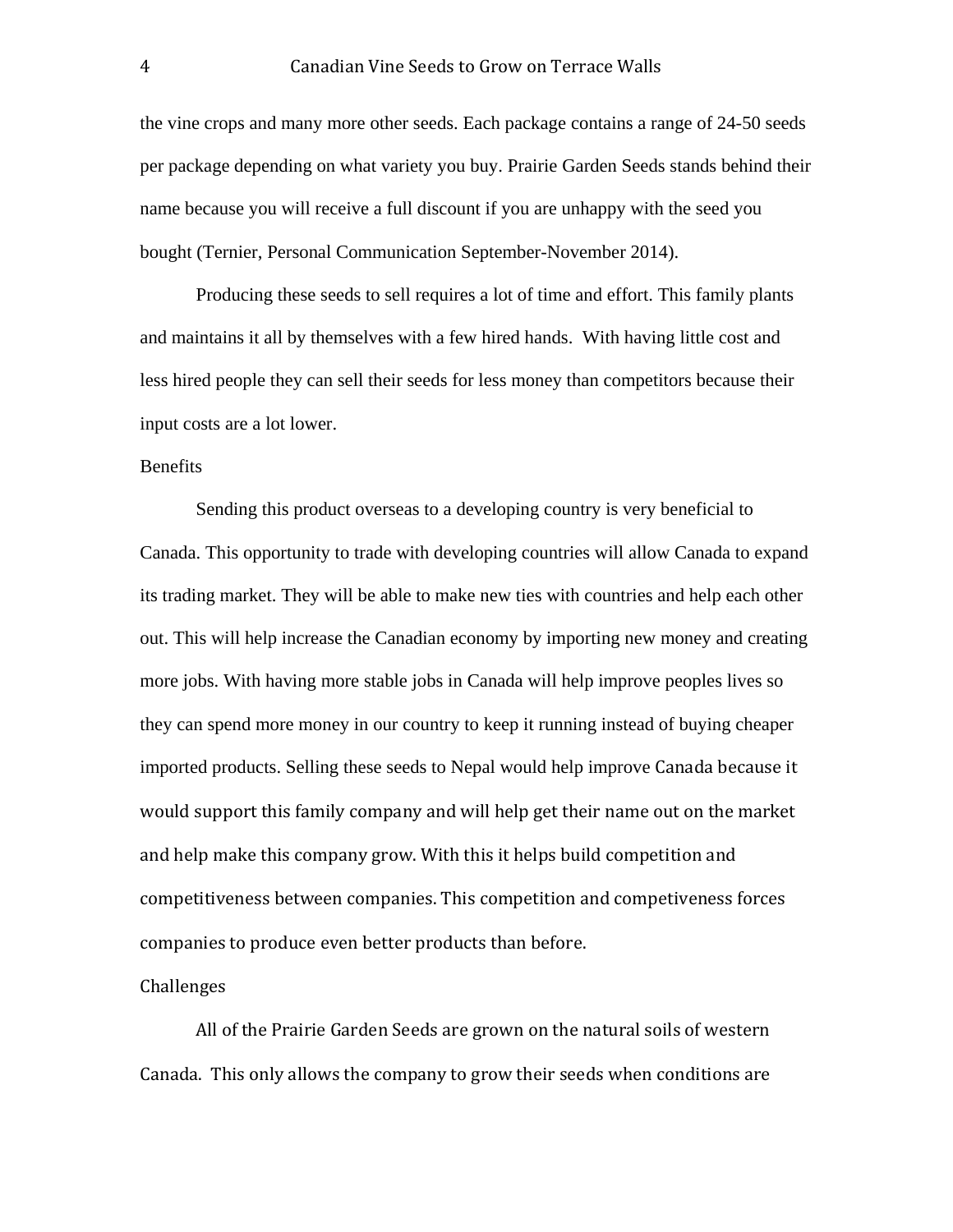good. A challenge is if this company expands it will be harder to keep up with the demand. The weather can make or break this family company if things don't go right with planting, harvesting or the time in between. Growing in outdoor conditions can be troublesome because for open pollinations you need the perfect temperature and weather for it to be successful (Zamir, 1982).

## Nepal

Nepal is located in Asia; it is a very small developing country; it has a population of about 28 million people. This country is still one of the poorest among the world. The majority of the people in Nepal are uneducated and resort to farming and live of the land for survival (Zuchora-Walske, 2008).

## **Costs**

Since Nepal is so far away and is very poor the cost of importing almost anything seems to be unreasonable priced when you factor in exchange rates. Importing seeds into this country would look expensive in the beginning but once the farmers sat down and laid it all out on paper including their cost and profits it wouldn't look so expensive than. The Prairie Garden Seeds offers competitive priced seeds compared to other companies. Prairie Garden Seeds has a standard \$3.00 US per package on almost any seed in their inventory, while other competitors have a large range in prices (Terneir, 2014). The range in prices depends on what kind of seeds farmers purchase. Below is a chart that compares Prairie Garden Seeds with a tough competitor in Canada. The seeds are produced a little differently and the competitor isn't a family run operation but has headquarters in Canada and the United States.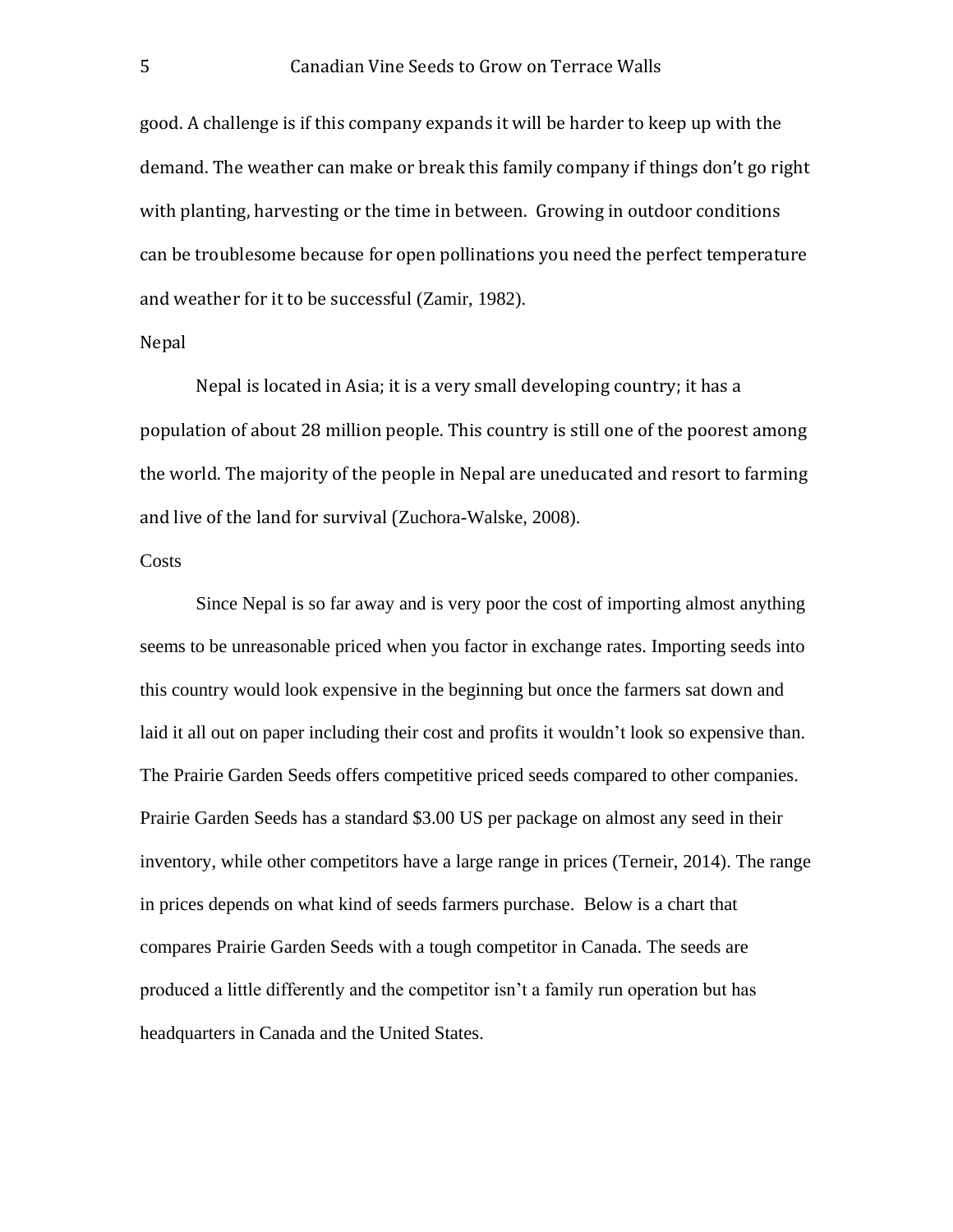| <b>Prairie Garden Seeds</b>           | <b>Competitor in Canada</b>           |  |
|---------------------------------------|---------------------------------------|--|
| Tomatoes $$3.00/$ pkg (25 seeds)      | Tomatoes $$15.10/$ pkg (25 seeds)     |  |
| Squash $$3.00/$ pkg (25 seeds)        | Squash $$5.05/$ pkg (25 seeds)        |  |
| Peas \$3.00/ package (25 seeds)       | Peas \$3.70/ package (25 seeds)       |  |
| Cucumber \$3.00/ package (25 seeds)   | Cucumber \$3.95/ package (25 seeds)   |  |
| Strawberry \$3.00/ package (25 seeds) | Strawberry \$7.15/ package (25 seeds) |  |

Note: All prices are in US dollars. (25 seeds – 50 grams) (Ternier, 2014) , (Anonymous 5, 2014).

For Nepalese people to buy in their own continent of Asia it would save them on transportation costs. Their seed would still cost a considerable amount more than the Canadian seed. The seed produced by a company in China does not have near the selection as the Canadian company. The Canadian company is still very competitive on the market across the globe.

| <b>Prairie Garden Seeds</b>           | <b>Competitor in China</b>             |
|---------------------------------------|----------------------------------------|
| Peas $$3.00 / (50 \text{ grams})$     | Peas $$3.20 / (28 \text{ grams})$      |
|                                       |                                        |
| Cucumber $$3.00 / (50 \text{ grams})$ | Cucumber \$32.00 / (28 grams)          |
| Tomatoes $$3.00 / (50 \text{ grams})$ | Tomatoes $$15.00 / (28 \text{ grams})$ |

Note: All prices are in US dollars. (Anonymous 3. 2013), (Ternier, 2014)

Another large cost with importing these seeds is transportation and shipping cost. Since Nepal is landlocked between China and India it is hard to import products to them unless it can be flown right into the country. Shipping these seeds through a company like UPS would be quite costly but the best way to get to the direct destination (Anonymous 4, 2014). By shipping a box 18 x 13 x 3 inches that is roughly 100lbs would cost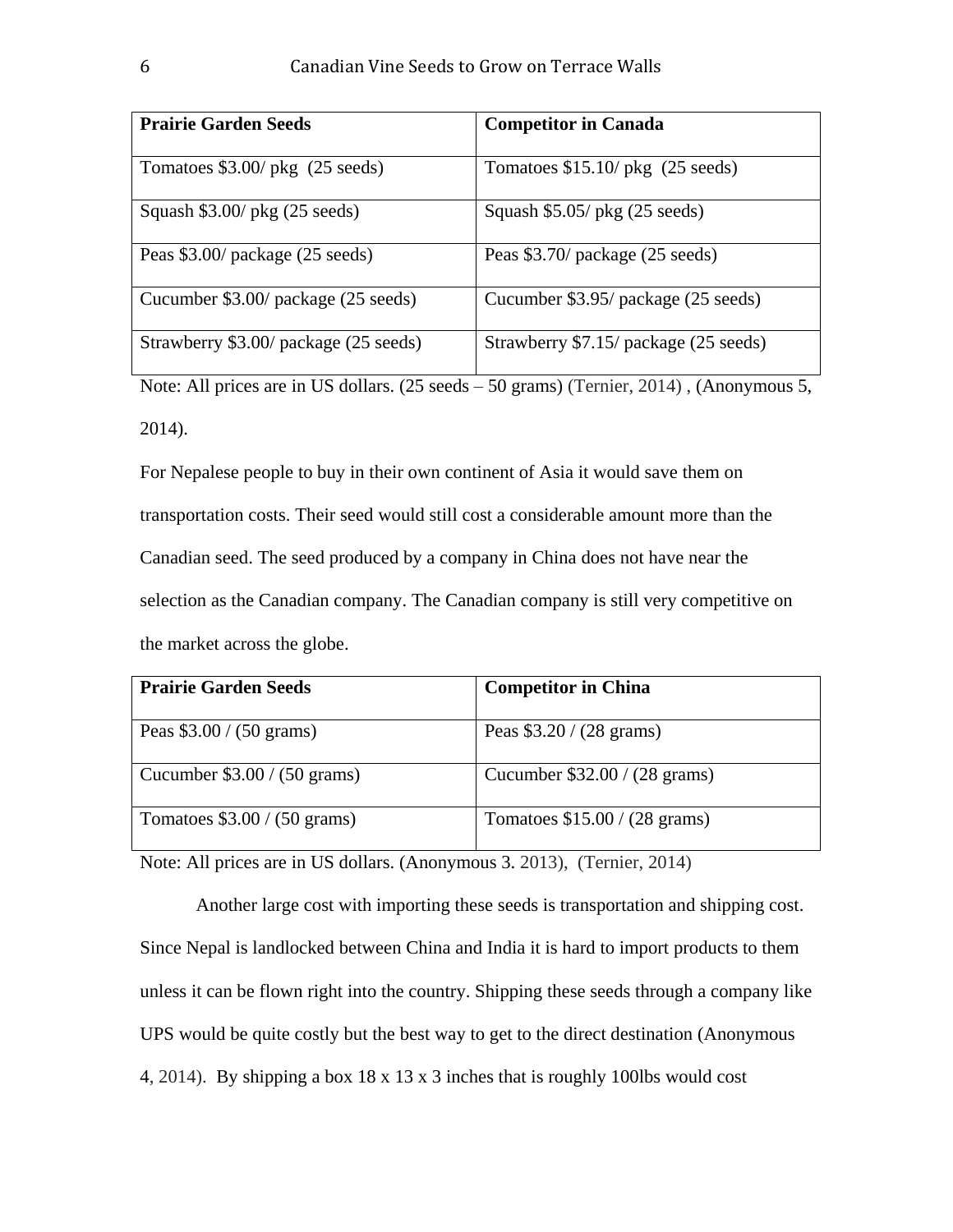anywhere from 1800-2000 US dollars. To get to Nepal it would also take a little longer than just a quick flight. Shipping to Nepal via UPS can take anywhere from 8-14 days depending on how much you want to spend and your time line. By shipping through UPS you can pick from whatever city you would like in Nepal and have direct shipment. This saves a lot of headaches of trying to ship it from one end of the country to the other once its in Nepal. Another positive to shipping these seeds right to the city of choice is not having to worry about Nepal being landlocked; this insures the seeds wont get stuck in another residing country. Another alternative to this shipping choice is that you could also send it to the seed dealer or Seed Company that is going to be retailing the seeds to the farmers. Below I mapped out transportation from the supplier right out of Saskatchewan to Nepal's capital city. This includes ground and air transportation right to Nepal.

| Freight<br>Package                                                                                                                                                                                                                                                                                    |                                                                                                                                                                              |                                                                                       |                                         |  |  |
|-------------------------------------------------------------------------------------------------------------------------------------------------------------------------------------------------------------------------------------------------------------------------------------------------------|------------------------------------------------------------------------------------------------------------------------------------------------------------------------------|---------------------------------------------------------------------------------------|-----------------------------------------|--|--|
| Please provide information about vour shipment including destination, origin, shipment date, and weight. Required fields are indicated with $\ast$ .                                                                                                                                                  |                                                                                                                                                                              |                                                                                       |                                         |  |  |
| Edit<br><b>MIL Where and When?</b><br><b>Ship To:</b><br>KATHMANDU, 44600 NEPAL<br>Commercial<br><b>Ship From:</b><br>HUMBOLDT, S0K 2A0 CANADA<br>Commercial<br><b>Shipment Date:</b><br>Saturday 22 November 2014 2<br><b>Customs Value:</b><br><b>100 CAD</b><br><b>Duty Type:</b><br>01 - Dutiable | Showing Results For:<br>HUMBOLDT, S0K 2A0, CANADA to KATHMANDU, 44600, NEPAL Find Locations<br>Print $\mathbf{\underline{n}}$                                                |                                                                                       |                                         |  |  |
|                                                                                                                                                                                                                                                                                                       | <b>Service</b>                                                                                                                                                               | Time <b>v</b>                                                                         | Cost<br>(All Packages)                  |  |  |
|                                                                                                                                                                                                                                                                                                       | <b>UPS Express Saver J</b>                                                                                                                                                   | <b>Delivered By:</b><br>By End of Day Wednesday<br>3 December 2014<br>Guaranteed      | 1.983.62 CAD                            |  |  |
|                                                                                                                                                                                                                                                                                                       | <b>Latest Pickup Time:</b>                                                                                                                                                   |                                                                                       | <b>Billable Weight:</b>                 |  |  |
|                                                                                                                                                                                                                                                                                                       | By End of Day Tuesday<br>25 November 2014                                                                                                                                    |                                                                                       | 100.0 lb                                |  |  |
|                                                                                                                                                                                                                                                                                                       | Schedule by 1:                                                                                                                                                               |                                                                                       | <b>View Details</b>                     |  |  |
|                                                                                                                                                                                                                                                                                                       |                                                                                                                                                                              |                                                                                       | <b>Ship Now</b>                         |  |  |
| Edit<br>2 Enter Detail to Show Cost                                                                                                                                                                                                                                                                   | <b>UPS Worldwide</b><br>Expedited <sup>SM</sup>                                                                                                                              | <b>Delivered By:</b><br>By End of Day Tuesday<br>9 December 2014<br><b>Guaranteed</b> | 1.731.28 CAD<br><b>Billable Weight:</b> |  |  |
| Packaging:<br>My Packaging<br>$18 \times 13 \times 3$ in<br>Package Weight:<br>100 <sub>h</sub><br><b>Number of Packages:</b><br>1                                                                                                                                                                    | <b>Latest Pickup Time:</b><br>By End of Day Tuesday<br>25 November 2014                                                                                                      |                                                                                       | $100.0$ lb                              |  |  |
|                                                                                                                                                                                                                                                                                                       |                                                                                                                                                                              |                                                                                       | <b>View Details</b>                     |  |  |
|                                                                                                                                                                                                                                                                                                       | Schedule by 1:                                                                                                                                                               |                                                                                       | <b>Ship Now</b>                         |  |  |
|                                                                                                                                                                                                                                                                                                       |                                                                                                                                                                              |                                                                                       |                                         |  |  |
| <b>Additional Resources / Tools</b><br><b>Zones and Rates</b><br><b>Service Guides</b>                                                                                                                                                                                                                | Rate estimates are based on export rates from the origin (Ship From) country.<br>Result estimates calculated by UPS: Saturday 22 November 2014 3:38 P.M. Eastern Time (USA)  |                                                                                       |                                         |  |  |
|                                                                                                                                                                                                                                                                                                       | Rate includes a fuel surcharge $\Box$ , but excludes taxes, duties and other charges that may apply to the shipment. For<br>information about the final charge, contact UPS. |                                                                                       |                                         |  |  |
|                                                                                                                                                                                                                                                                                                       | <sup>1</sup> Schedule a pickup online or by calling UPS at least one business day in advance of your needed pickup date.                                                     |                                                                                       |                                         |  |  |
|                                                                                                                                                                                                                                                                                                       | Guarantees and Notices m                                                                                                                                                     |                                                                                       |                                         |  |  |

### Benefits

Importing vine crops to this country will help benefit in more ways than just one. This crop will help with many things such as creating more jobs, helping make a little

<sup>(</sup>Anonymous 4, 2014).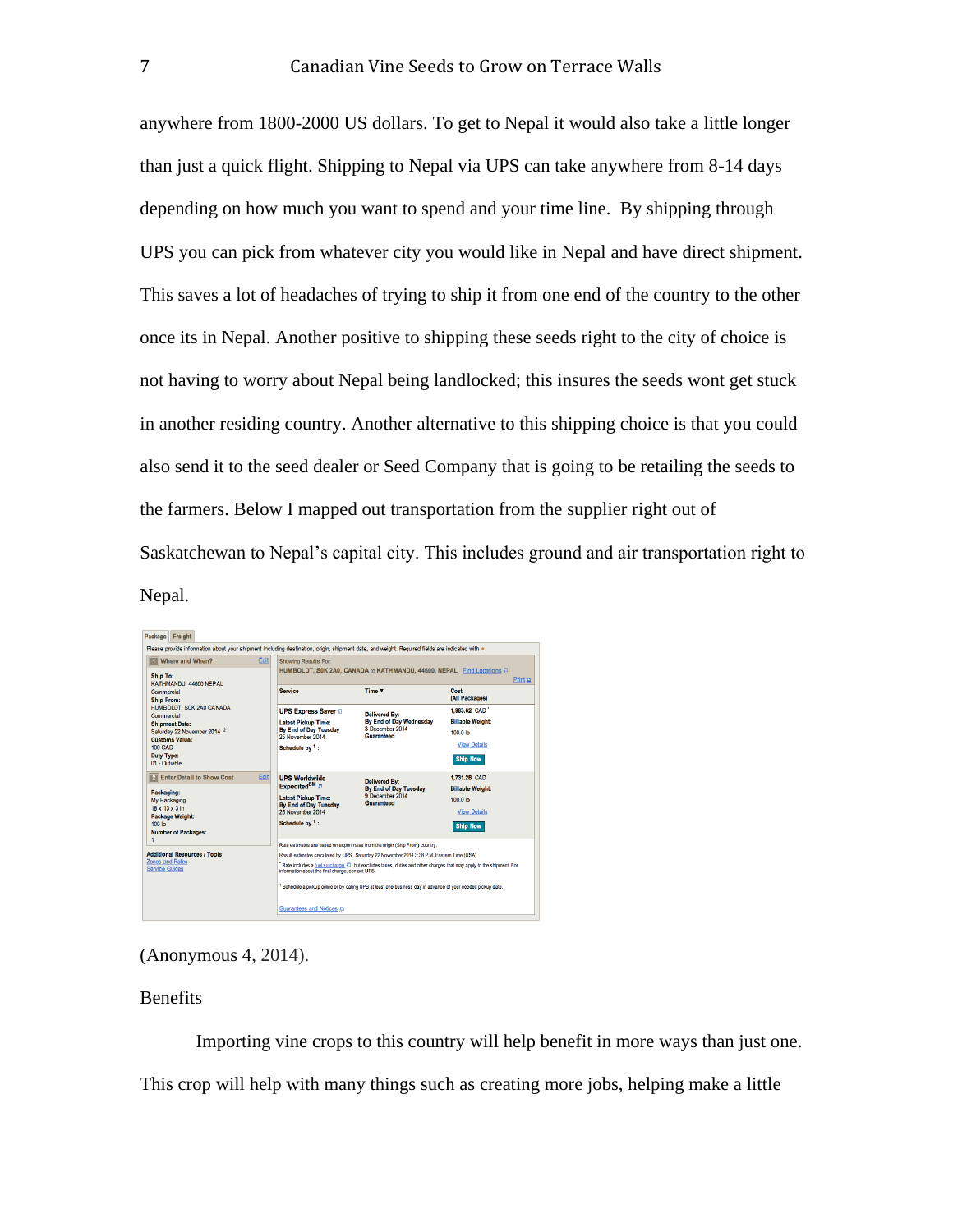more money for families, preventing hill side erosion in the mountains; and these are just some benefits for this country (Zuchora-Walske, 2008).

In Nepal these vine crops would be beneficial because this could be a new thing for them; new fruits and vegetables could open up a new trade on the markets they attend. Farmers would now be able to grow in areas where they could not already farm. The idea for sending over these vine crop seeds is to expand the Nepalese peoples diets and help them achieve a little extra money on the side. For people with little to no education, but know a little about farming could really benefit from this (Zuchora-Walske, 2008). Vine crops take little to no effort to maintain. With the seeds coming from The Prairie Garden Seeds; the seeds have never been exposed to synthetic fertilizers or agricultural chemicals (Ternier, 2014). This provides a benefit to the seeds Nepalese people plant because they wont be set lacking nutrients when they don't receive any type or fertilizers or agricultural chemicals while growing in Nepal. With being so easy to maintain this will create jobs for the husband's wife and children. They could be responsible for taking care of these crops, this would allow for them to help with the family farms. The ideal idea is for the people to grow these crops on terrace walls so they can take the extra fruit to market. Sending this extra fruit to market would help out theses families a lot because they aren't taking away from their valuable farmland; they also don't require a lot of input costs. Vine plants would just be able to help their economic standards and provide more food for their country. Also adding new plants to the mix will help increase the genetic diversity in their plants they already grown and help increase yields (Sthapit, 2008).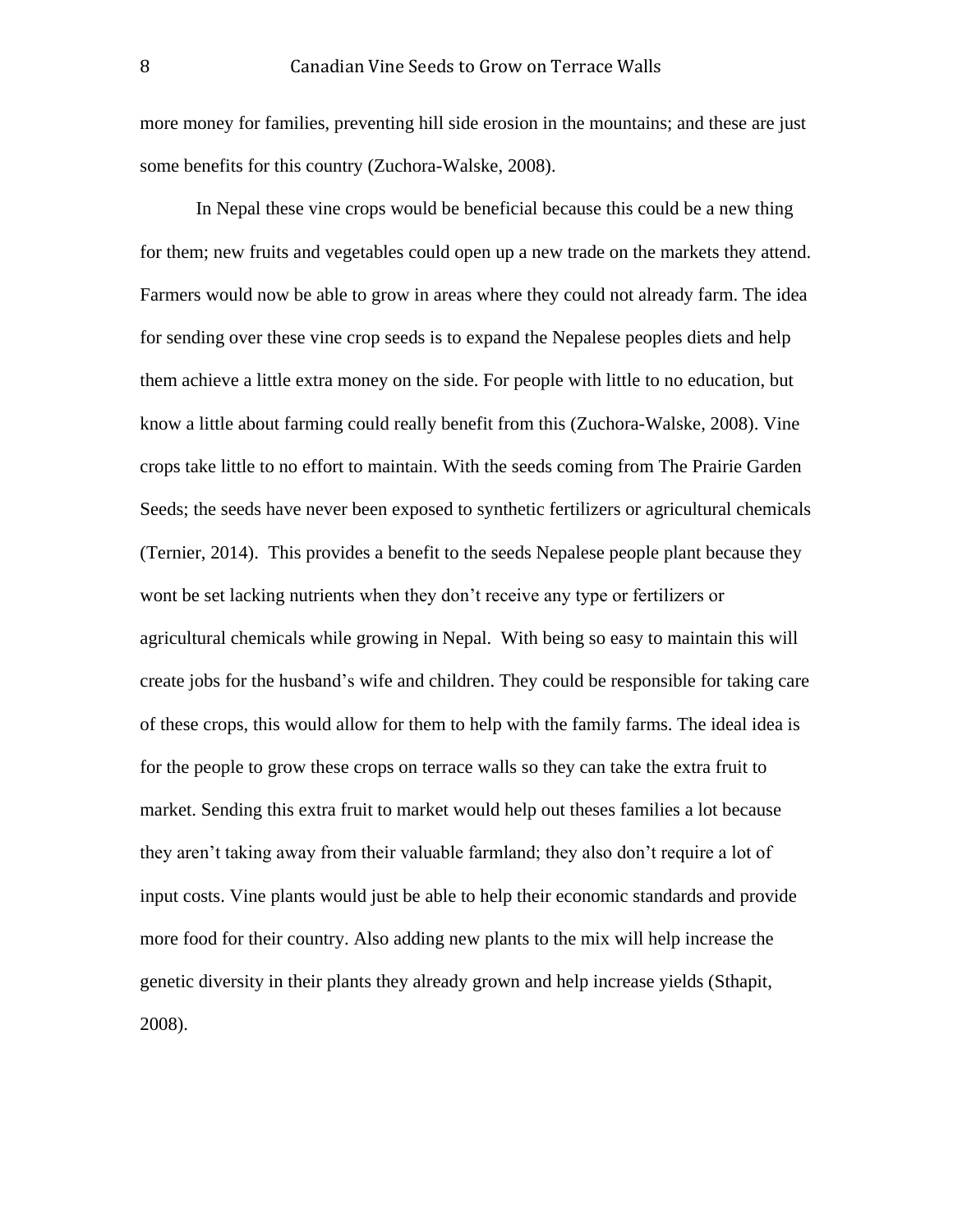In Nepal a major downfall is that they have so many land demography's. This country has a very unique land demography; it has 3 different types of terrain, Mountains in the north, hills in the middle and the southern most part of the county is the plains; this is where most the farming occurs. With this Nepal has lots of problems with erosion and landslides in the hilly region and mountain areas (Zuchora-Walske, 2008). With creating some terrace walls for the plants to survive on will help with erosion. The terrace walls they have created on the hillsides to prevent erosion or landslides would be perfect for the plants. The plants could help reinforce the walls and help with the erosion of the mountains while providing food for the country. Helping prevent landslides and erosions will give the people of Nepal some reinsurance and relief. Landslides could take out towns and kill lots of people.

Planting all of these seeds will take a lot of effort. The people of Nepal could plant them by hand or create some kind of hand planter like Prairie Garden Seeds had in the 1930's to plant their seeds (picture below). This unique device saves time and is cheap hand-labour. The device would allow for the wives to plant and not be bending down all of the time making for a more comfortable work environment.



(Ternier, 2014)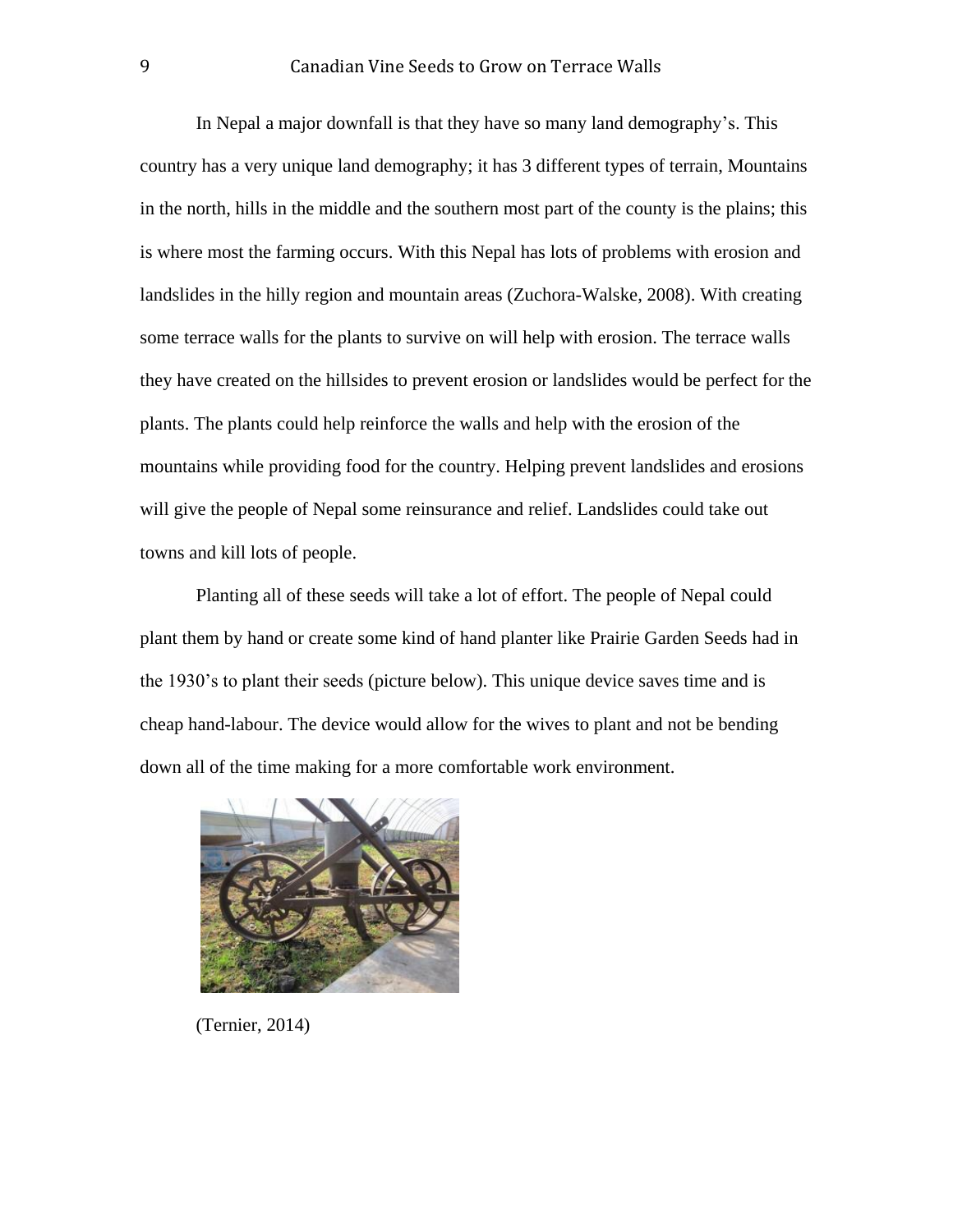Pre and post-Harvest

To keep the seeds viable and alive once you receive your packets of seed you must take care of them. The seeds need to be stored in a cool, dry area (Flowerdew, 2012). This will prevent rotting or sprouting of the seeds before they are planted. For best result you should keep them out of the sunlight as well. Although these seeds are important and cost more than regular seeds; you cannot keep them for more than a few years. Seeds only stay viable for a couple years before they die (Flowerdew, 2012).

Since vine crops in Nepal will be able to survive all year long post-harvest refrigeration wont be that big of an issue. Each week women and children can pick enough fruits and vegetables to take and sell at the market. They wont have to pick in abundance, as it will keep producing fruits and vegetable for a long period of time. Although a refrigerator would be beneficial and keep fruit stay fresher for a longer period of time rather than sitting out in the bushel baskets.

#### Marketing Strategy

To get these seeds distributed throughout the country a good marketing strategy would be to join together with Seed Company's in Nepal. As of right now farmers buy their seeds from dealers in Nepal. If The Prairie Garden Seeds could hook up with one of these companies they would be able to advertise to all the farmers across the country very fast. Farmers could join together and buy a couple varieties and split them between themselves. This would allow each farm to have a little more option and varieties of different fruits and vegetables. Getting involved with National Seed Company in Nepal or the Salt Trading Corporation Limited in Nepal would be beneficial. These two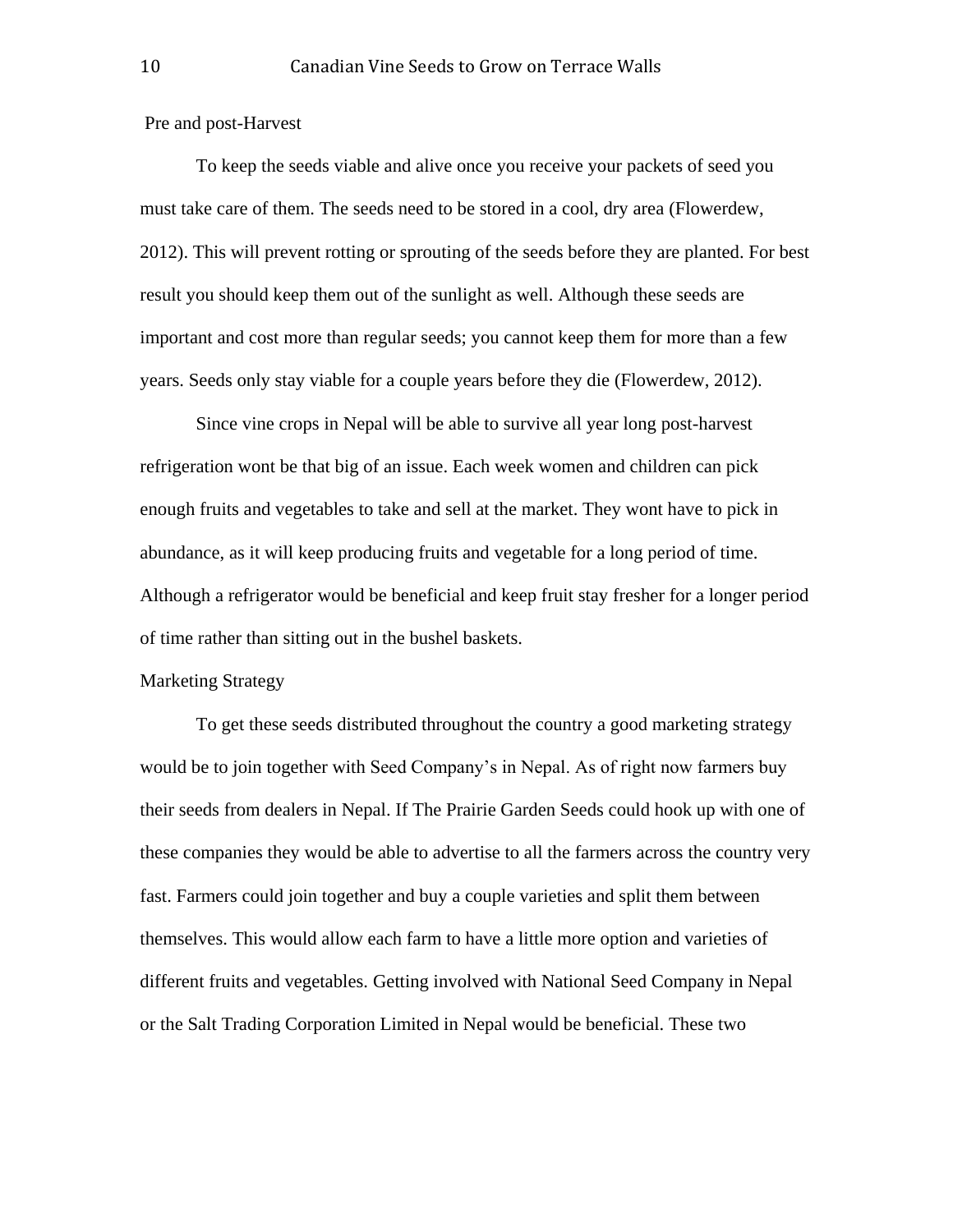companies distribute seed through their private dealers across the country (Anonymous 2, 2013).

In Nepal I think this might take a few years of sending over seed and getting one or two farmers to start growing it before it catches on like wild fire. Nobody likes to be the test dummy and jump into something they know nothing about; especially if it's a developing country. Once families start taking new fruits to the markets and making a little extra cash people will begin to look into vine crops because everyone wants the newest and latest products. People of Nepal will be more open to expanding their agricultural practices and improving their way of life with new ideas and concepts. This product will help break the mold the people of Nepal are living with and help expand and teach them how to work with the land conditions they are given. People can always work with what they are given they just need to be creative and think a little differently than the normal day to day logic. With this not only can the people themselves benefit greatly from the product but also so can the countries of Nepal and Canada. Both countries can take advantage from sending over new vine crop seeds. Each country has something to offer if it is between money, jobs, opportunities or friendship. With this being said some recommendations for this product would be to buy through The Prairie Garden Seeds located out of Saskatchewan because of their competiveness and their value behind their products. They are a little company therefore believe you should be 100% satisfied or your money back. The shipping makes the most sense if people can directly send it to whichever city of choice they would like. UPS shipping can do this and for a affordable price. With this the countries could be creating new bonds and opportunities that come once in a lifetime; this shouldn't be passed upon but only taken advantage of. Importing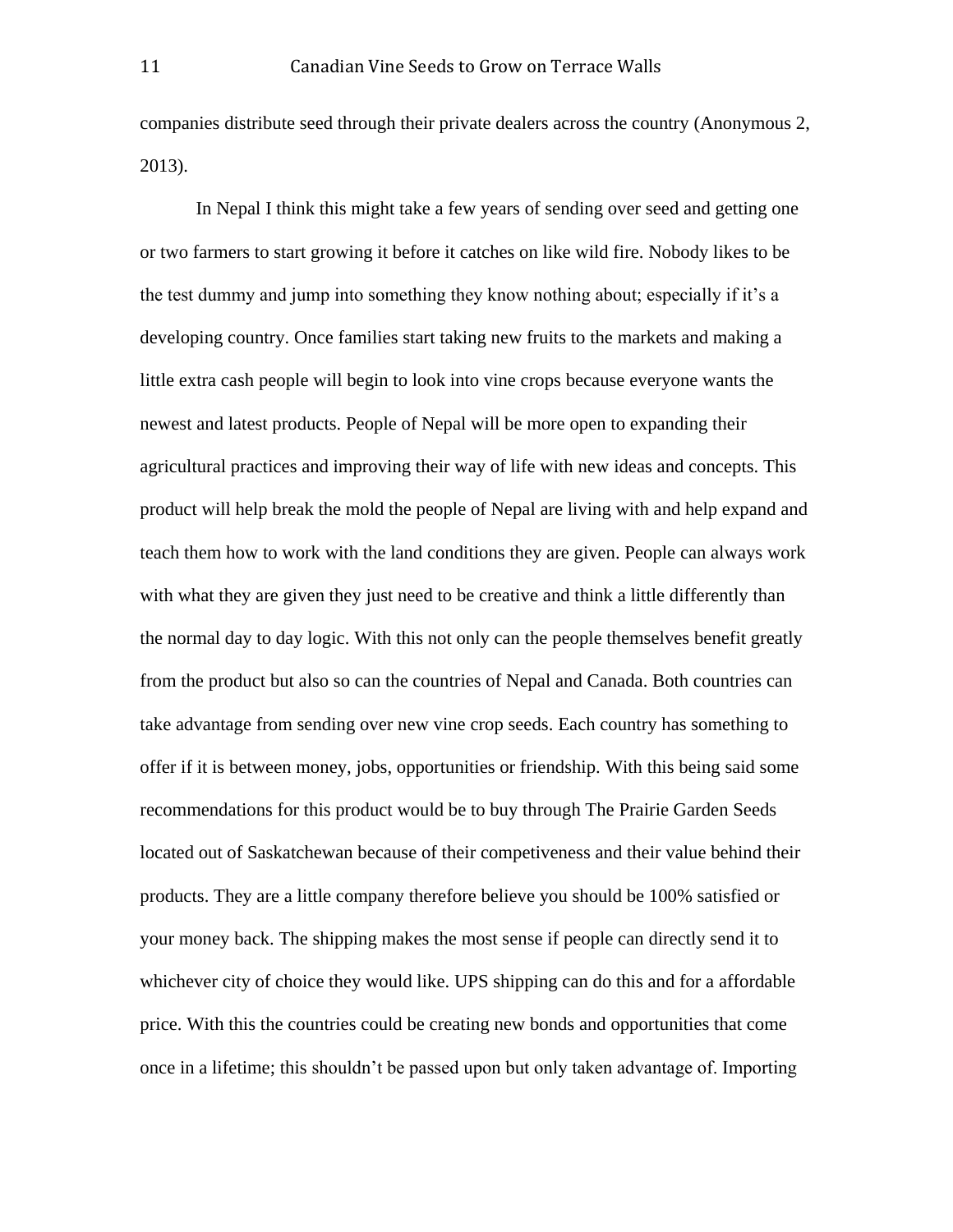these vine seeds to Nepal is one of those opportunities for both countries involved in the trade.

#### References

Anonymous 1. (2012). Nepal. *Department of State Publication.Background Notes Series* 

*(Online),* , 1-7.

- Anonymous 2. (2013). NATIONAL SEED VISION. *Seed Sector Development Strategy.* Retrieved from http://www.moad.gov.np/downloadfile/combibed\_1374486353.pdf
- Anonymous 3. (2013), Oriental Vegetable Seeds Retrieved from <http://evergreenseeds.stores.yahoo.net/index.html>
- Anonymous 4. (2014). UPS Retrieved from [https://wwwapps.ups.com/ctc/request?loc=en\\_CA&WT.svl=PNRO\\_L1](https://wwwapps.ups.com/ctc/request?loc=en_CA&WT.svl=PNRO_L1)
- Anonymous 5. (2014) Stokes Seeds. Retrieved from

<http://www.stokeseeds.com/home.aspx>

- Dhakal, S. (2013). Seed Producer Organization of Farmer: An Experience of Western Terai, Nepal. *Agronomy Journal of Nepal, volume 3*. Retrieved from <http://www.nepjol.info/index.php/AJN/article/view/9018>
- Esteve Agelet, L. (2013). Differences between conventional and glyphosate tolerant soybeans and moisture effect in their discrimination by near infrared spectroscopy. *Food Chemistry, 141*(3), 1895-1901. doi:10.1016/j.foodchem.2013.04.087
- Flowerdew, Bob (2012). *Sowing, planting, watering, and feeding*. New York: Skyhorse Publishing, Inc.